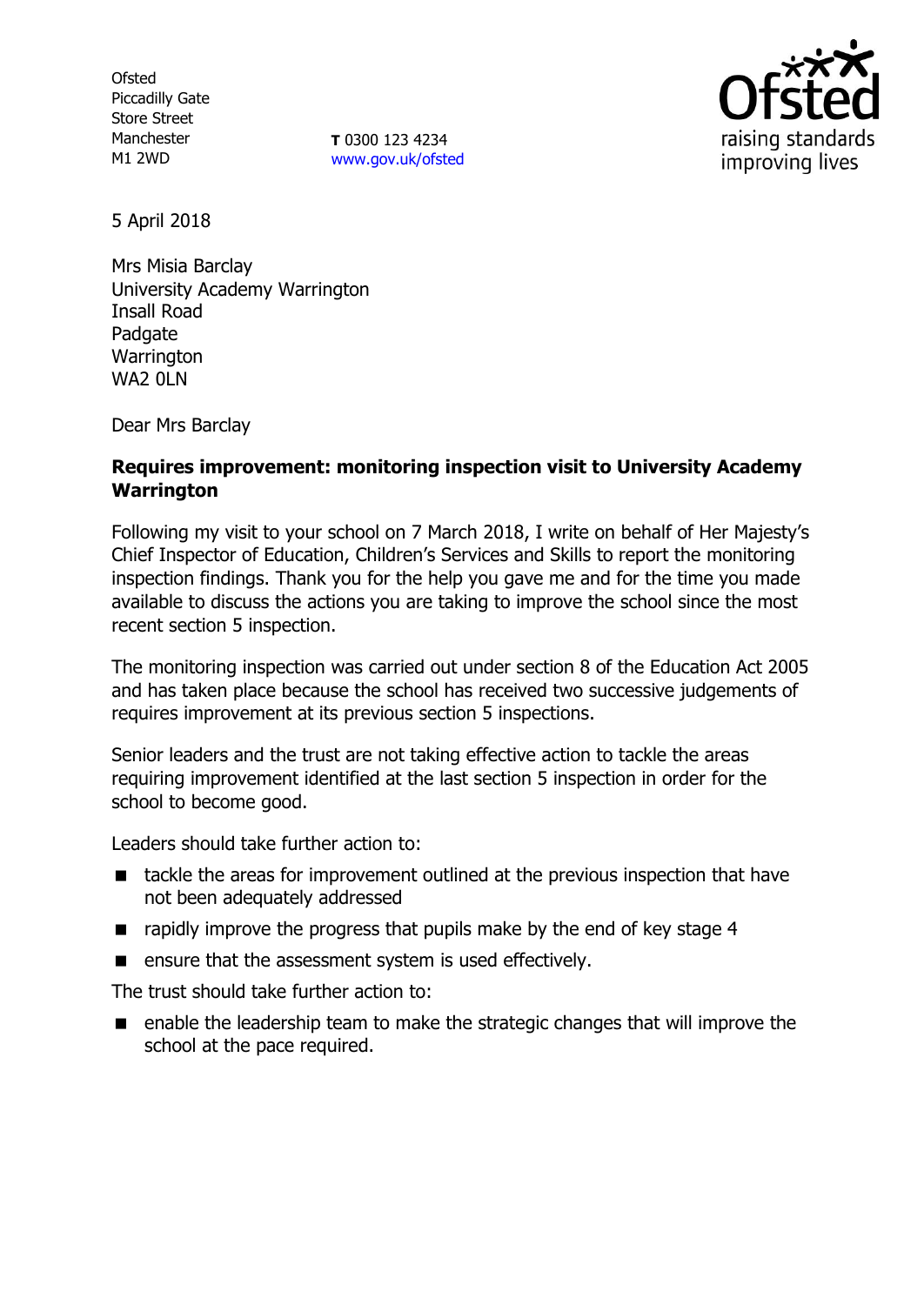

## **Evidence**

During the inspection, meetings were held with the principal, other senior leaders, a representative from the statement of action committee (SOAC), the chief executive officer (CEO) of the multi-academy trust, the special educational needs coordinator (SENCo), middle leaders and the librarian to discuss the actions taken since the last inspection. The school improvement plan was evaluated.

As part of the inspection, I jointly undertook learning walks with members of the senior leadership team. I also scrutinised pupils' work during lessons, and a formal work scrutiny was conducted of a sample of Year 10 pupils' work. Also, I reviewed the school's own evaluation of its effectiveness, leaders' information about the progress and attainment of current pupils and past pupils, minutes from SOAC meetings, teaching and learning documents, and attendance and exclusion records. I also reviewed the school's records of the checks made to ensure that staff are fit to work with children.

#### **Context**

Since the previous inspection in November 2016, the number on roll at the school has continued to increase. Leaders have appointed three additional teaching staff to the school to cater for the increase in pupil numbers. The senior leadership team has been restructured and there is one fewer assistant principal. The CEO of the trust has changed. Leaders have taken action to replace some underperforming teachers.

During the inspection, I also checked the reasons why a significant number of pupils had left the school during 2016. Several of the pupils left to access alternative vocational education and a number of pupils moved to other schools in the area. These were as a direct result of parent and carer, and pupil, choice.

# **Main findings**

Leaders, including the CEO and the chair of the SOAC, are under no illusion that they have a very big task ahead of them until the school provides a good standard of education. The actions taken to improve the school since the previous inspection have been too fragmented and disjointed. Some key areas for improvement have not been sufficiently addressed. Added to this, until very recently, the trustees have not ensured that the principal has had the necessary autonomy to bring about the changes required to improve the quality of education that the school provides. Since October 2017, the CEO and the principal have begun to steer the school on a course of improvement. Nonetheless, these changes are too new to bring about the required improvements in order for the school to become good. They have not had time to have a sustainable impact on improving pupils' outcomes.

Following the inspection in 2016, outcomes at the end of key stage 4 declined considerably and in 2017, they fell below the government's floor standard. This is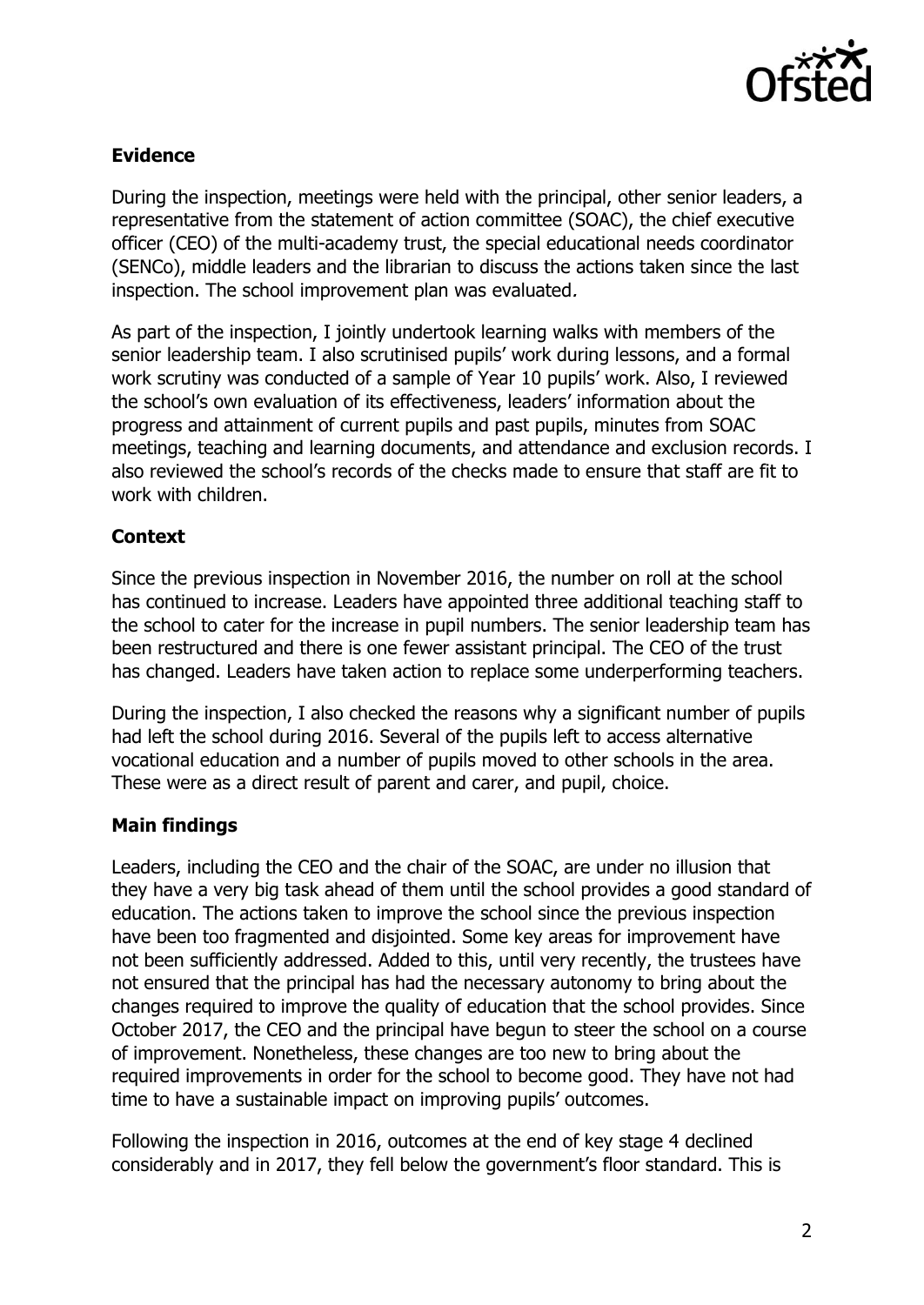

the minimum standard that pupils are expected to achieve by the end of key stage 4. Leaders' own information shows that current Year 11 pupils are also set to underachieve markedly in relation to their starting points. In 2017, the school also met the government's definition of a 'coasting school'. These are schools that fall below the government's attainment and progress measures for three consecutive years.

In 2017, the overall progress made by pupils at the end of Year 11 was in the bottom 10% of schools nationally. In English and mathematics, pupils' progress also declined greatly. The progress made by boys was very low, and almost all other groups, including the most able, underachieved in relation to their starting points. Conversely, in humanities, pupils made some of the strongest progress in the country. This demonstrates just what can be achieved with high-quality teaching, learning and assessment. Nevertheless, at the previous inspection, leaders were asked to ensure that pupils make good progress across the school in relation to their starting points. Although there are some signs of improvement in key stage 3 and in Year 10, this has not been achieved consistently across the school, particularly in Year 11.

Another key area for improvement identified at the last inspection related to improving the progress made by disadvantaged pupils. The proportion of disadvantaged pupils at University Academy Warrington accounts for approximately half of the school's pupils. In 2017, disadvantaged pupils achieved over a grade lower than other pupils nationally. In many subjects, the progress made by disadvantaged pupils fell dramatically, especially in English and mathematics. The trust has not acted quickly to reverse this decline. The difference between disadvantaged pupils and other pupils nationally has widened. Leaders were unable to provide evidence that this trend is likely to be reversed for the current Year 11 disadvantaged pupils. That said, leaders' own information about disadvantaged pupils' progress in other year groups, particularly in key stage 3, is beginning to show stronger signs of improvement.

In 2017, outcomes for pupils who have special educational needs (SEN) and/or disabilities were also far too low. These too had declined since the previous inspection. However, leaders have evaluated this provision and they are beginning to secure improvements to the learning and progress for this group of pupils. While the impact of the strategies to support these pupils is not embedded across the school, there are some successes in some subjects in Years 7 to 10. Added to this, leaders are monitoring more closely the progress made by pupils who have SEN and/or disabilities. Teachers have also received additional ongoing training to address some of the specific barriers to learning faced by these pupils.

Much of the issue relating to pupils' progress lies with weak literacy skills. At the previous inspection, leaders were asked to provide more books for pupils to read for pleasure, both in school and at home. While leaders have opened their new library,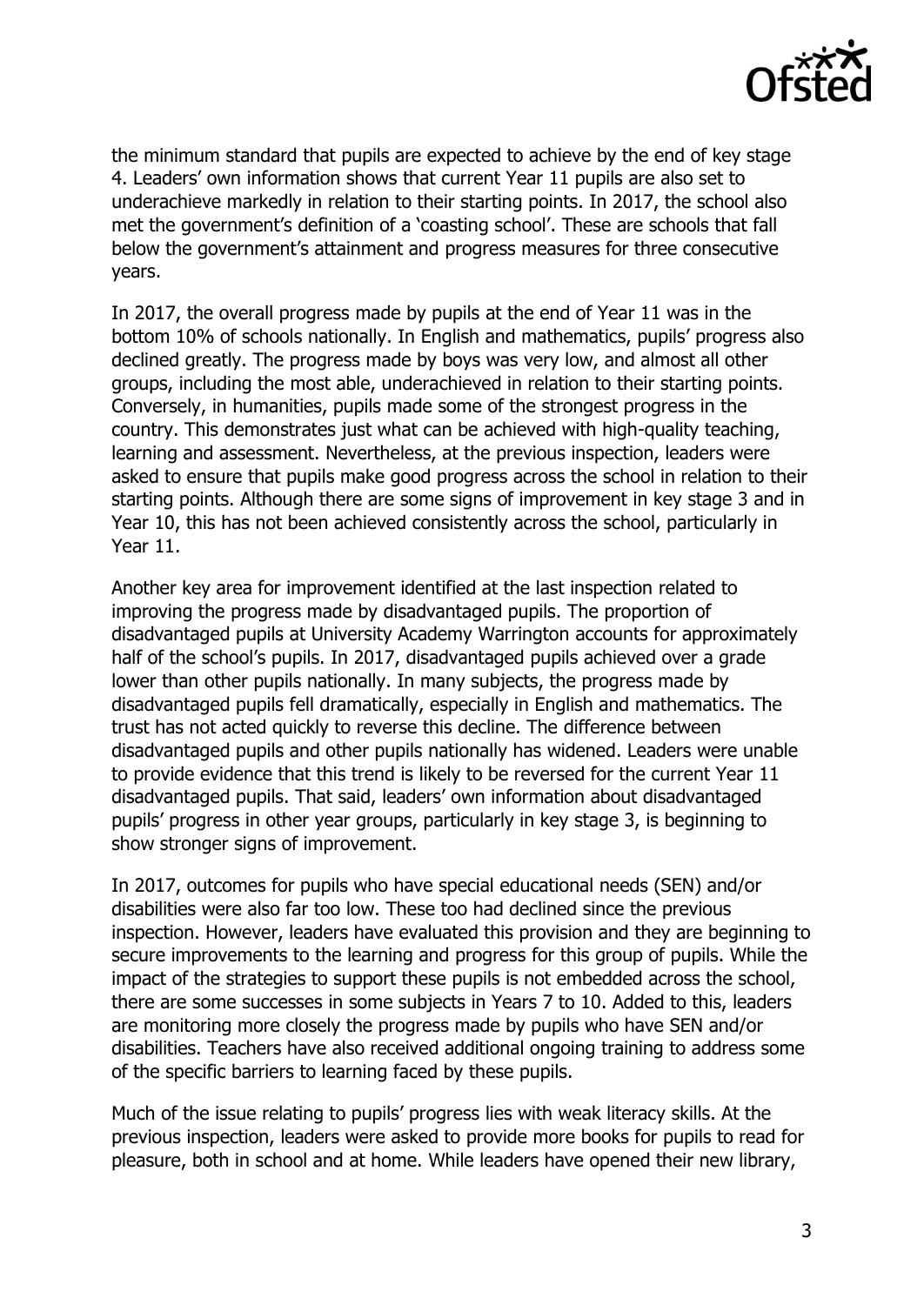

the principal has only just been able to introduce additional strategies to develop pupils' literacy. For example, teachers are beginning to use a wider range of information relating to pupils' reading ages to inform their planning. Pupils who enter the school below age-related expectations are just about to receive additional phonics sessions. This trust-wide tardy approach to improving the quality of education is hampering pupils' learning and progress.

The slow pace with which leaders have tackled improvements relates to issues within the trust and its leadership of the school. There have been too many initiatives that have impeded the improvements required to move the school on apace. For example, the principal, the CEO and the chair of the SOAC recognised that the imposed curriculum did not meet pupils' needs. Although changes to the curriculum have since been made, some qualifications still do not meet pupils' needs.

Leaders, the CEO and the chair of the SOAC also acknowledge that the school's assessment systems must be used more effectively to improve learning and progress, especially to enable the SOAC to hold leaders to account. This group receives a wealth of information, but it is unwieldy. In addition, the assessment system does not allow leaders to track accurately the progress of pupils working below age-related expectations with sufficient rigour or clarity. The CEO acknowledges that the status quo can no longer continue. Although there have been steps to improve this at school level, these fundamental aspects of leadership and management still need to be addressed at a quicker pace.

Leaders, including the CEO and chair of the SOAC, know what needs to be done in order to improve the school. They have an appropriate, overarching whole-school improvement plan in place, with quantifiable measures of impact. It is fit for purpose. However, the principal and her team now need the trustees' authority to implement it to enable the school to become good.

Although the overall school improvement plan is appropriate, the same cannot be said for the improvement plan relating to disadvantaged pupils. It requires significant development to have the desired effect on improving outcomes for this group of pupils. The barriers to learning faced by these pupils are not explored in sufficient depth. Consequently, not all staff use this information to provide highquality teaching and learning to meet these pupils' needs. Added to this, leaders have not evaluated the impact of the additional funding to support learning and progress with sufficient precision. Many of the key actions from the previous year simply roll over to the next year.

Leaders do recognise that there remain significant concerns. They also accept the need to improve the quality of teaching and learning further. They recognise that this is what will make the biggest difference to pupils' achievement. While key improvements have been made to ensure that middle leaders are accountable for the quality of teaching in their subject areas, not all teachers have sufficiently high expectations of what pupils can and should achieve. Pupils are not consistently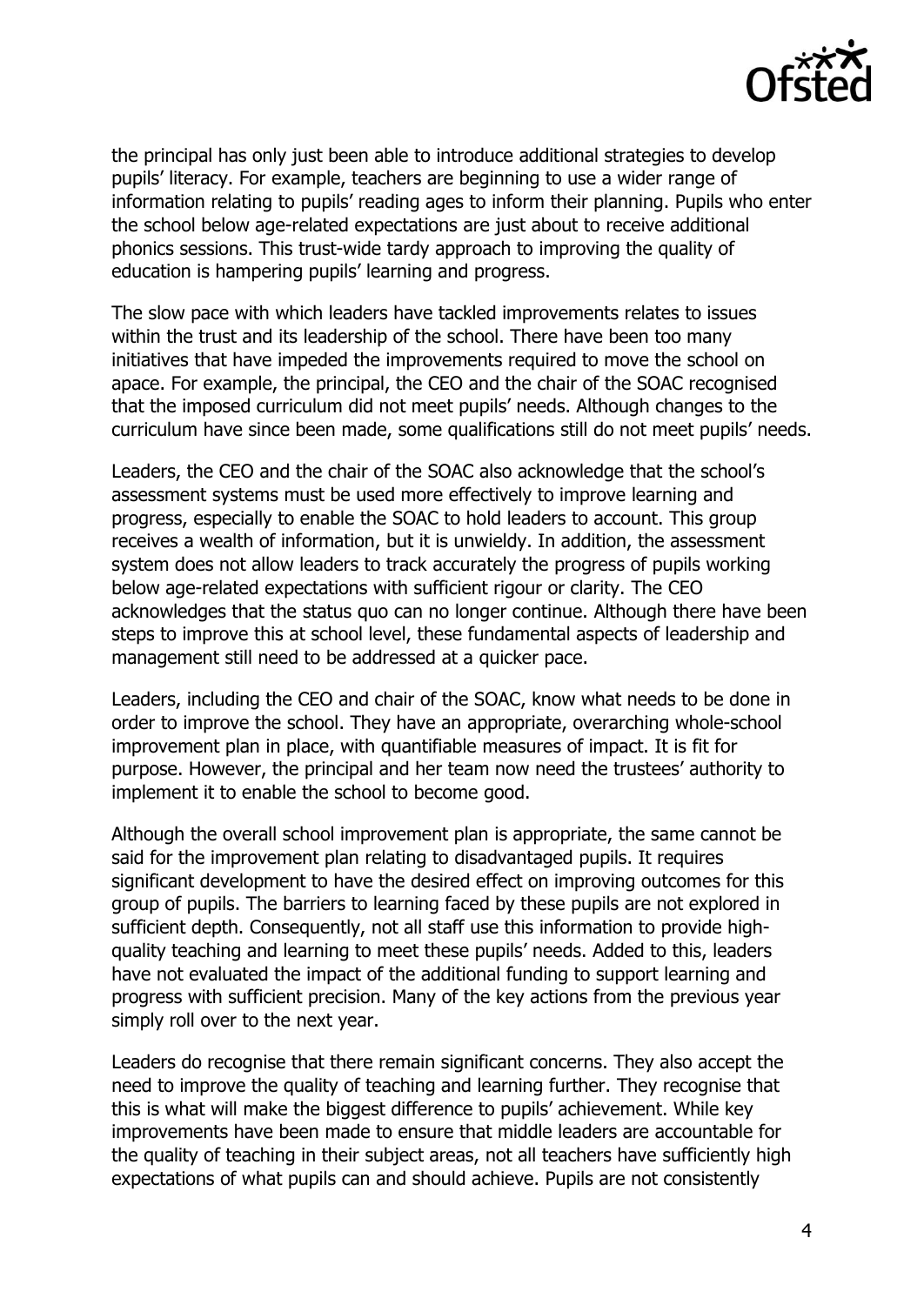

challenged to make good progress. Leaders recognise that teachers need to plan more effectively for the different abilities within their classes so that learning and progress continue to improve. Nevertheless, leaders have effectively improved teachers' questioning techniques and they have recently overhauled schemes of work, particularly at key stage 3, to increase the level of challenge. Once again, it is too early to measure the effectiveness of these changes on pupils' learning and progress.

The pupils with whom I spoke were also very clear that they want more challenge in their learning. For example, in key stage 3, some pupils are repeating work that they have done in primary school. Pupils did, however, tell me about the positive relationships that their teachers have with them. They are clear that their teachers are committed and want to enable them to excel. Pupils also acknowledge that behaviour is very good across the school. The principal has worked effectively with staff to address incidents of poor behaviour. Most pupils are now ready to learn.

Another area where the principal has secured significant improvements is to pupils' rates of attendance. Since the previous inspection, there had been a substantial decline in pupils' attendance. This year, leaders have taken effective action to ensure that pupils attend school regularly and they have reduced the proportion of pupils that is persistently absent from school. In 2017, almost a quarter of pupils were regularly absent from school. This figure has improved remarkably. In addition, leaders have successfully reduced the proportion of pupils who are temporarily excluded from school. This year, only very small numbers of pupils have been temporarily excluded. This demonstrates significant progress in this area.

#### **External support**

Although the school is receiving ongoing support from the trust, it is not having the desired effect in addressing the key areas of improvement from the previous inspection with sufficient alacrity. However, the appointment of a new CEO has afforded the school access to the subject networks provided by the University of Chester. Specialist leaders of education continue to work with middle leaders across the school.

In addition to the support brokered through the trust, the principal works with a leadership coach and has support from a national leader of education. The principal has also brokered external support from a teaching school alliance to assist in improving the quality of teaching in a range of subjects. One assistant principal is about to begin a national leadership programme. Nonetheless, although a wide range of support has been put in place, it has not yet had the desired impact of stemming the decline in outcomes for pupils by the end of key stage 4, especially for disadvantaged pupils. The school should consider how it could better broker external support to improve the quality of learning and progress for disadvantaged pupils.